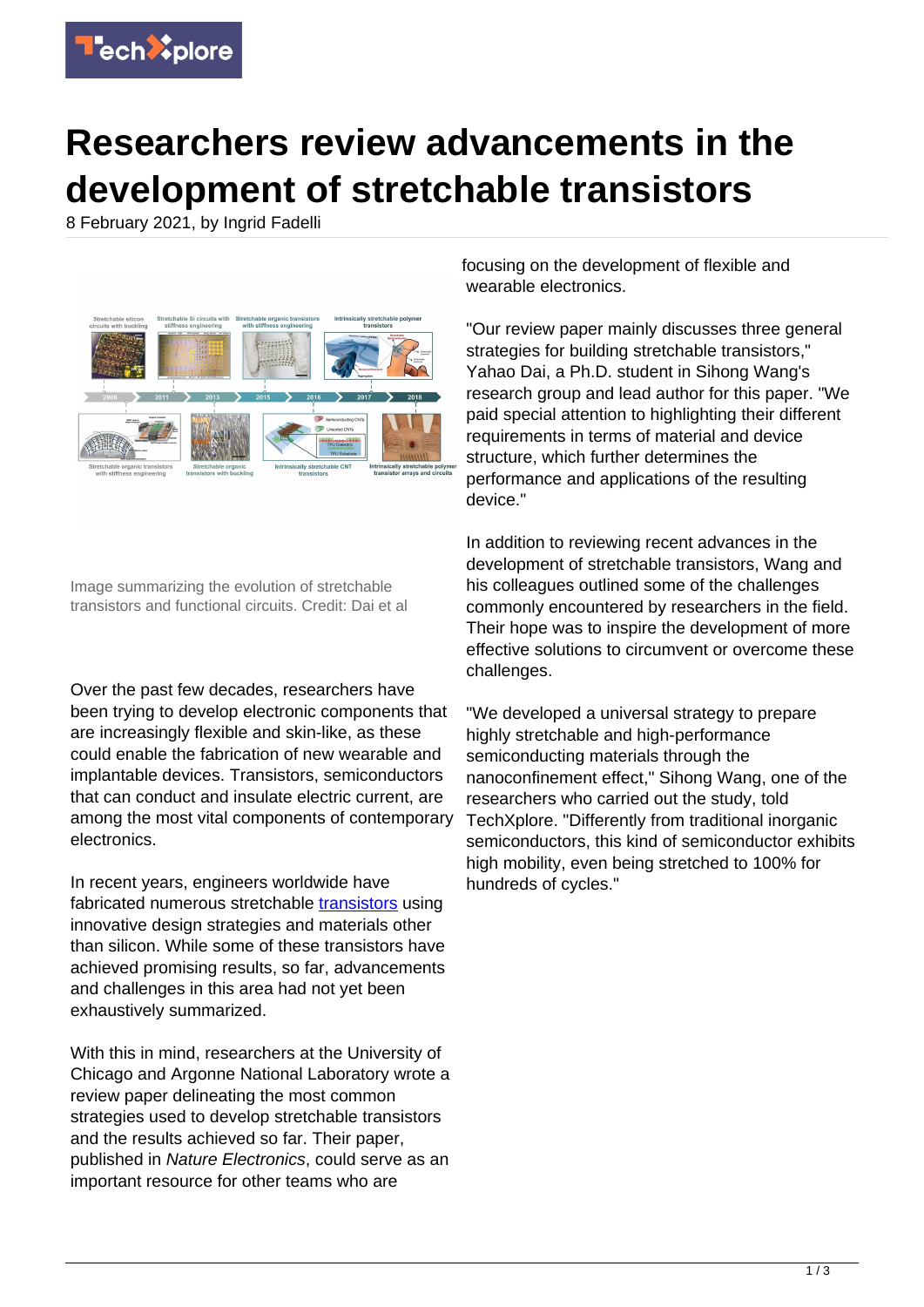



Three general and common approaches to realize stretchable transistors. (i) Buckling engineering; (ii) Stiffness engineering; (iii)Intrinsic stretchability engineering. Credit: Dai et al.

Stretchable transistors are typically made of inherently *flexible materials*. This means that they can generally be fabricated simply by incorporating a number of flexible structures without the need for specially designed strain-dissipation structures. To fabricate electronics with more sophisticated capabilities, researchers typically use arrays of transistors.

In their previous works, Wang and his colleagues leveraged advances in patterning processes to fabricate an intrinsically flexible transistor array with a record-high density of 347/cm<sup>2</sup>. Miniature arrays of flexible transistors conform well with the human skin and can perform a variety of functions, ranging from sensing to using [analog signals](https://techxplore.com/tags/analog+signals/) and multiplexing (i.e., sensing multiple signals or streams of information).

"We developed new materials and new fabrication methods to enable the construction of intrinsically stretchable functional transistor arrays that can seamlessly merge with human skin." Wang said. "By forming a good tissue-electronic interface, we hope to eventually achieve high-quality biological signals recording in either an epidemic or in-vivo manner, which is expected to provide ubiquitous

health care and deeper understanding of human biology."

The recent review paper published in Nature Electronics is a concise summary of recent advances in the development of stretchable transistors. This summary could prove particularly valuable for other research teams who are trying to develop wearable and implantable technologies.

The ultimate goal of the work by Wang and his colleagues, just like that of other researchers in the field, is to fabricate implantable electronics that can simultaneously acquire, process and transmit signals with high levels of efficiency and reliability. In their future studies, the researchers plan to develop new functional and stretchable materials that can be integrated within a variety of electronic devices.

"We plan to use new material designs to integrate more biocompatible form factors into the current material library," Wang said. "We also want to introduce new device structures and fabrication methods that can enable the reliable operation of devices within the human body. Finally, we would like to integrate our device with biocompatible power sources, data processing units and wireless transmitters to build a more completed system."

 **More information:** Stretchable transistors and functional circuits for human-integrated electronics. Nature Electronics(2021). [DOI:](http://dx.doi.org/10.1038/s41928-020-00513-5) [10.1038/s41928-020-00513-5](http://dx.doi.org/10.1038/s41928-020-00513-5).

© 2021 Science X Network